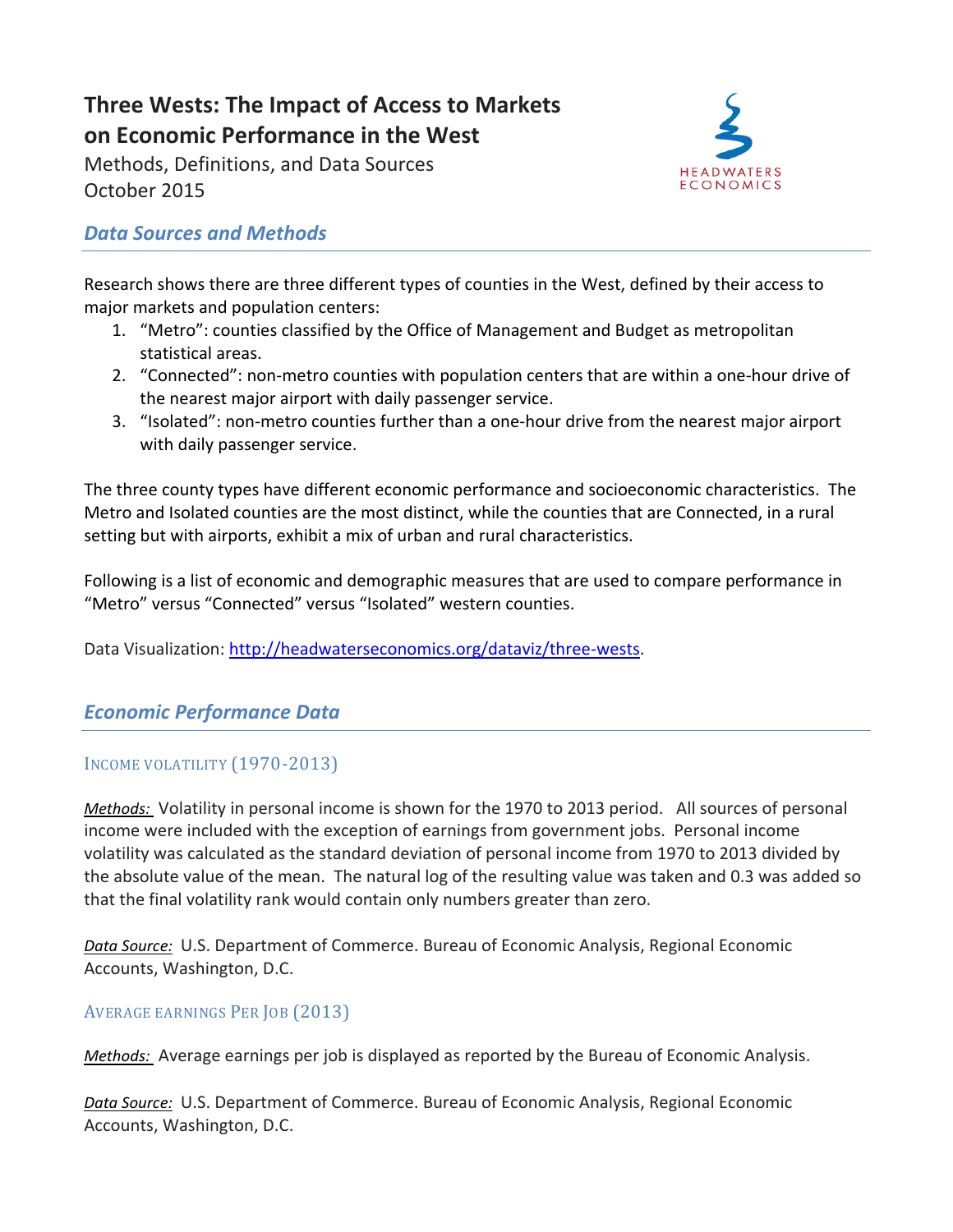#### PERCENT OF JOBS IN HIGH WAGE SERVICES (2013)

*Methods:* The following list of NAICS codes were considered to be high wage services:

- 523 Securities, commodity contracts, investments
- 519 Other information services
- 511 Publishing industries, except Internet
- 525 Funds, trusts, and other financial vehicles
- 711 Performing arts and spectator sports
- 521 Monetary authorities central bank
- 551 Management of companies and enterprises
- 486 Pipeline transportation
- 221 Utilities
- 533 Lessors of nonfinancial intangible assets
- 518 Data processing, hosting and related services
- 541 Professional and Technical Services
- 517 Telecommunications
- 483 Water transportation
- 512 Motion picture and sound recording industries
- 425 Electronic markets and agents and brokers
- 515 Broadcasting, except Internet
- 524 Insurance carriers and related activities
- 423 Merchant wholesalers, durable goods

*Data Source:* U.S. Department of Commerce. Census Bureau, County Business Patterns, Washington, D.C.

## *Demographic Performance Data*

## POPULATION CHANGE PER 1000 (2000-2013)

*Methods:* The change in population was calculated for the 2000 to 2013 time period. This value was divided by the total 2000 population expressed as thousands of people.

*Data Source:* U.S. Department of Commerce. Bureau of Economic Analysis, Regional Economic Accounts, Washington, D.C.

## ADULTS WITH A BACHELOR'S DEGREE (2013)

*Methods:* This variable shows the percent of the population of working age (18 to 64 years of age) with a Bachelor's Degree or higher. We relied on the 5-year American Community Survey estimates for these data, therefore the values actually represent the average percent of people with college degrees during the 2009 to 2013 period.

*Data Source:* U.S. Department of Commerce. Census Bureau, American Community Survey Office, Washington, D.C.